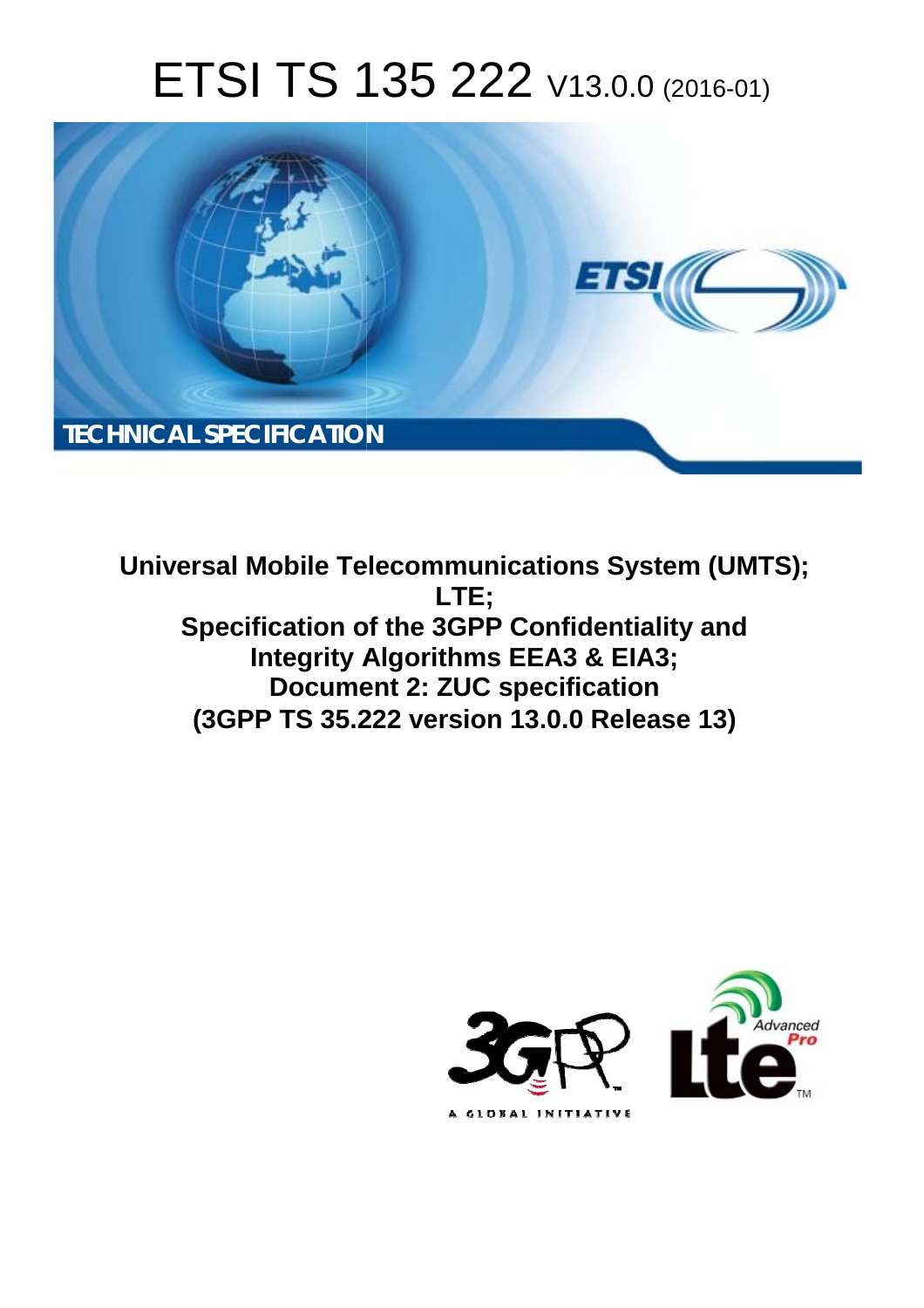Reference RTS/TSGS-0335222vd00

Keywords LTE,SECURITY,UMTS

#### *ETSI*

#### 650 Route des Lucioles F-06921 Sophia Antipolis Cedex - FRANCE

Tel.: +33 4 92 94 42 00 Fax: +33 4 93 65 47 16

Siret N° 348 623 562 00017 - NAF 742 C Association à but non lucratif enregistrée à la Sous-Préfecture de Grasse (06) N° 7803/88

#### *Important notice*

The present document can be downloaded from: <http://www.etsi.org/standards-search>

The present document may be made available in electronic versions and/or in print. The content of any electronic and/or print versions of the present document shall not be modified without the prior written authorization of ETSI. In case of any existing or perceived difference in contents between such versions and/or in print, the only prevailing document is the print of the Portable Document Format (PDF) version kept on a specific network drive within ETSI Secretariat.

Users of the present document should be aware that the document may be subject to revision or change of status. Information on the current status of this and other ETSI documents is available at <http://portal.etsi.org/tb/status/status.asp>

If you find errors in the present document, please send your comment to one of the following services: <https://portal.etsi.org/People/CommiteeSupportStaff.aspx>

#### *Copyright Notification*

No part may be reproduced or utilized in any form or by any means, electronic or mechanical, including photocopying and microfilm except as authorized by written permission of ETSI.

The content of the PDF version shall not be modified without the written authorization of ETSI.

The copyright and the foregoing restriction extend to reproduction in all media.

© European Telecommunications Standards Institute 2016. All rights reserved.

**DECT**TM, **PLUGTESTS**TM, **UMTS**TM and the ETSI logo are Trade Marks of ETSI registered for the benefit of its Members. **3GPP**TM and **LTE**™ are Trade Marks of ETSI registered for the benefit of its Members and of the 3GPP Organizational Partners.

**GSM**® and the GSM logo are Trade Marks registered and owned by the GSM Association.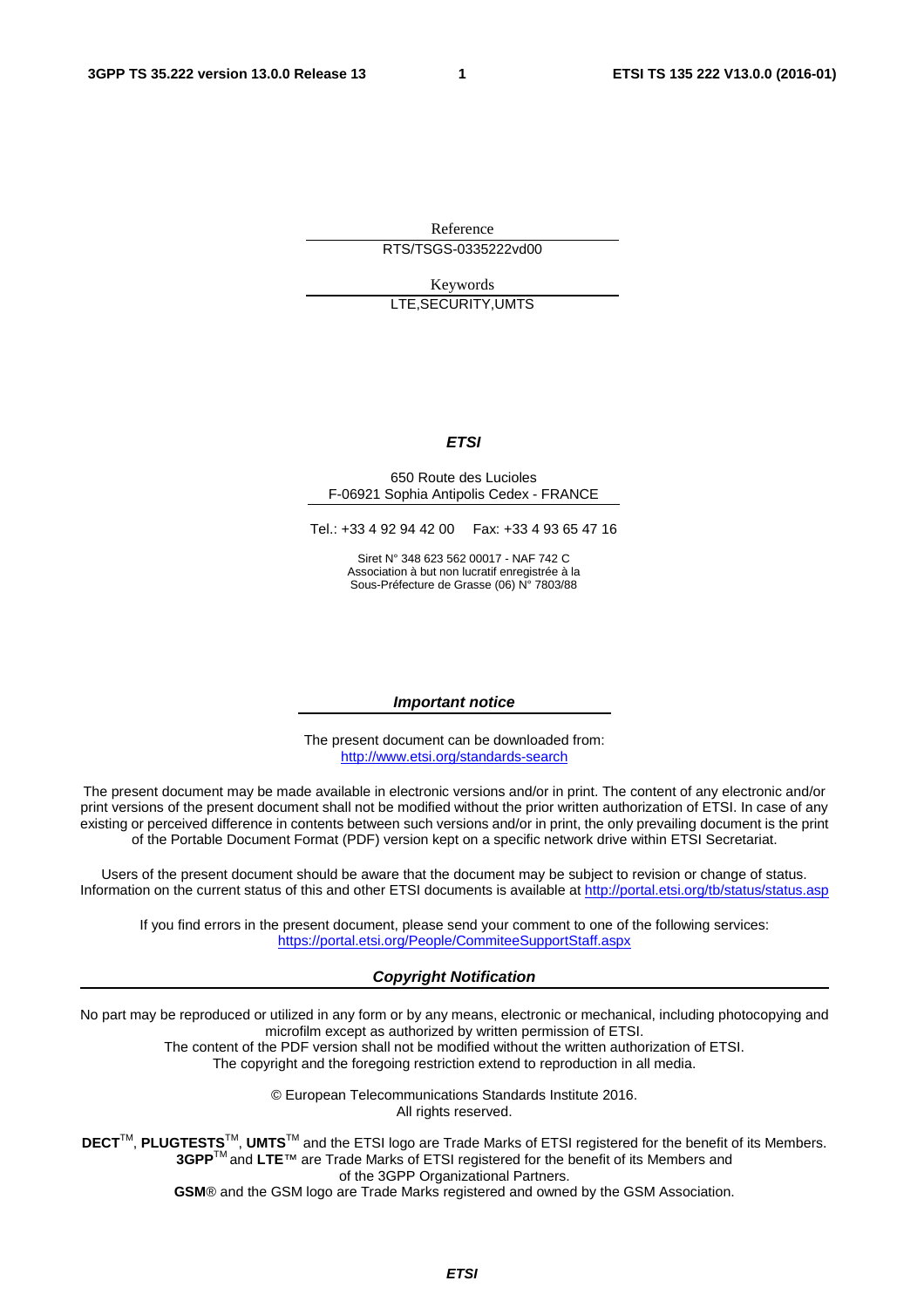# Intellectual Property Rights

IPRs essential or potentially essential to the present document may have been declared to ETSI. The information pertaining to these essential IPRs, if any, is publicly available for **ETSI members and non-members**, and can be found in ETSI SR 000 314: *"Intellectual Property Rights (IPRs); Essential, or potentially Essential, IPRs notified to ETSI in respect of ETSI standards"*, which is available from the ETSI Secretariat. Latest updates are available on the ETSI Web server [\(https://ipr.etsi.org/](https://ipr.etsi.org/)).

Pursuant to the ETSI IPR Policy, no investigation, including IPR searches, has been carried out by ETSI. No guarantee can be given as to the existence of other IPRs not referenced in ETSI SR 000 314 (or the updates on the ETSI Web server) which are, or may be, or may become, essential to the present document.

### Foreword

This Technical Specification (TS) has been produced by ETSI 3rd Generation Partnership Project (3GPP).

The present document may refer to technical specifications or reports using their 3GPP identities, UMTS identities or GSM identities. These should be interpreted as being references to the corresponding ETSI deliverables.

The cross reference between GSM, UMTS, 3GPP and ETSI identities can be found under [http://webapp.etsi.org/key/queryform.asp.](http://webapp.etsi.org/key/queryform.asp)

# Modal verbs terminology

In the present document "**shall**", "**shall not**", "**should**", "**should not**", "**may**", "**need not**", "**will**", "**will not**", "**can**" and "**cannot**" are to be interpreted as described in clause 3.2 of the [ETSI Drafting Rules](http://portal.etsi.org/Help/editHelp!/Howtostart/ETSIDraftingRules.aspx) (Verbal forms for the expression of provisions).

"**must**" and "**must not**" are **NOT** allowed in ETSI deliverables except when used in direct citation.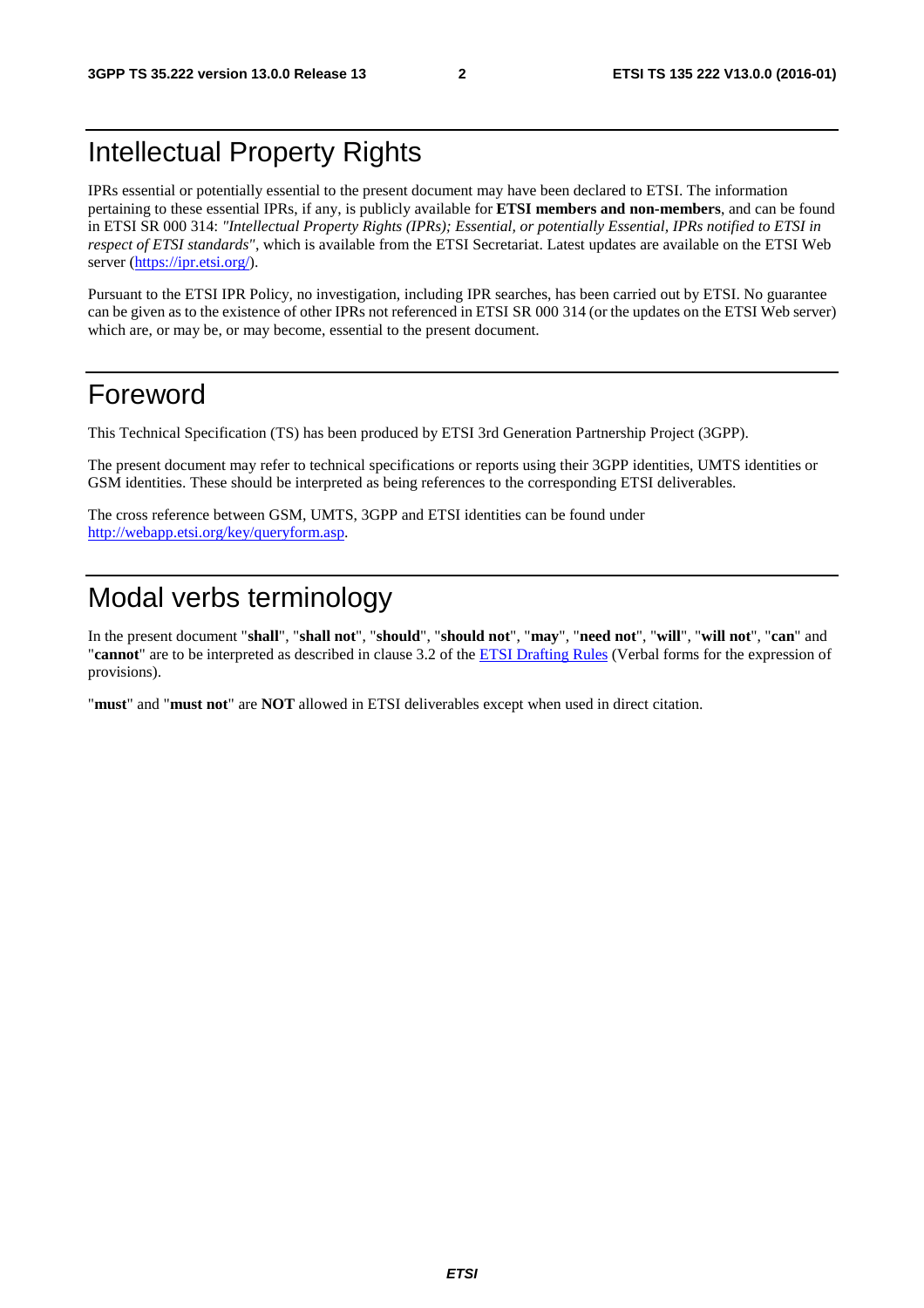$\mathbf{3}$ 

# Contents

| 1                                   |                               |  |  |  |  |  |  |
|-------------------------------------|-------------------------------|--|--|--|--|--|--|
| $\overline{2}$                      |                               |  |  |  |  |  |  |
| $\mathfrak{Z}$<br>3.1<br>3.2<br>3.3 |                               |  |  |  |  |  |  |
| $\overline{4}$                      |                               |  |  |  |  |  |  |
|                                     | <b>Annex A (informative):</b> |  |  |  |  |  |  |
|                                     |                               |  |  |  |  |  |  |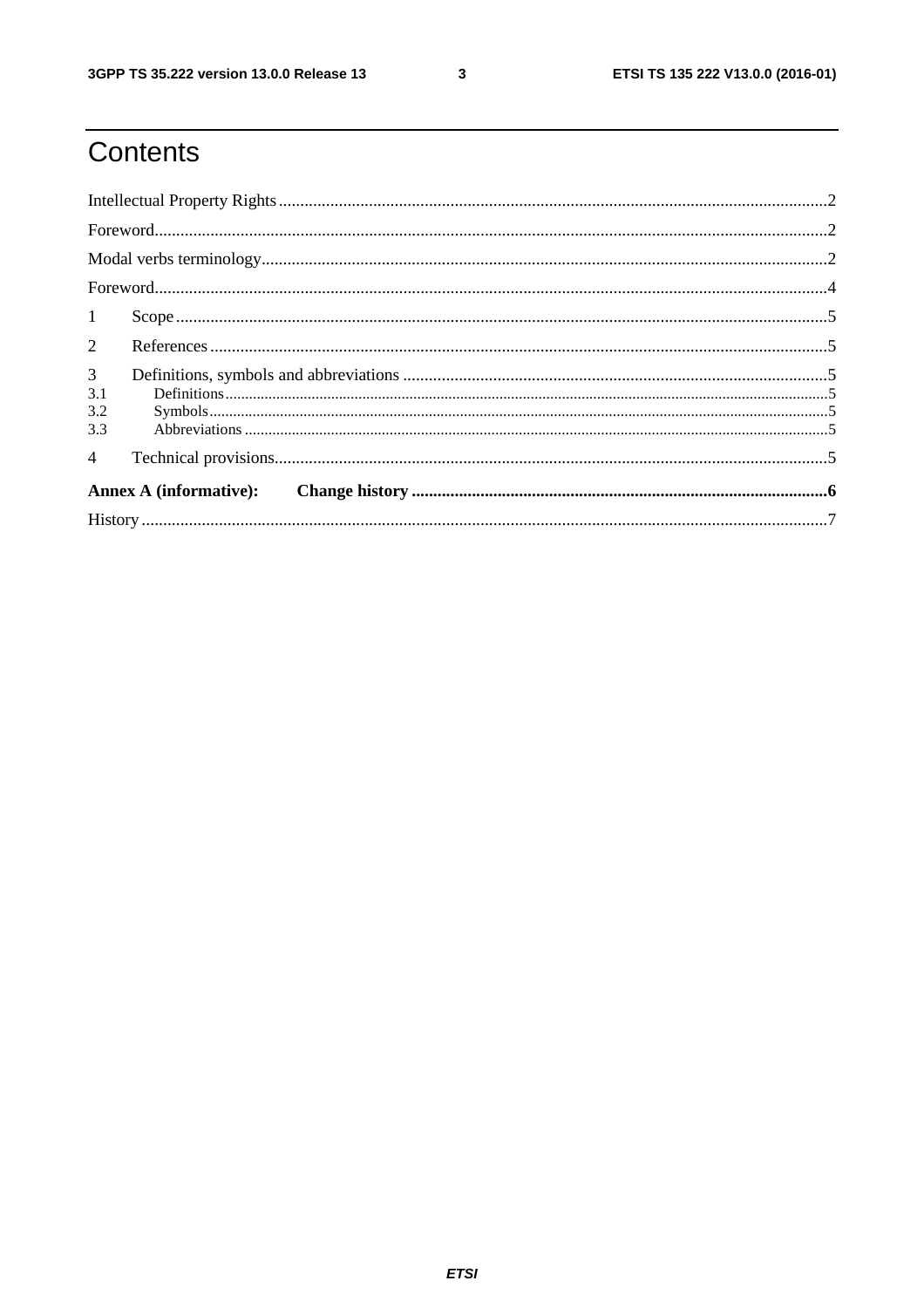## Foreword

This Technical Specification has been produced by the 3<sup>rd</sup> Generation Partnership Project (3GPP).

The contents of the present document are subject to continuing work within the TSG and may change following formal TSG approval. Should the TSG modify the contents of the present document, it will be re-released by the TSG with an identifying change of release date and an increase in version number as follows:

Version x.y.z

where:

- x the first digit:
	- 1 presented to TSG for information;
	- 2 presented to TSG for approval;
	- 3 or greater indicates TSG approved document under change control.
- y the second digit is incremented for all changes of substance, i.e. technical enhancements, corrections, updates, etc.
- z the third digit is incremented when editorial only changes have been incorporated in the document.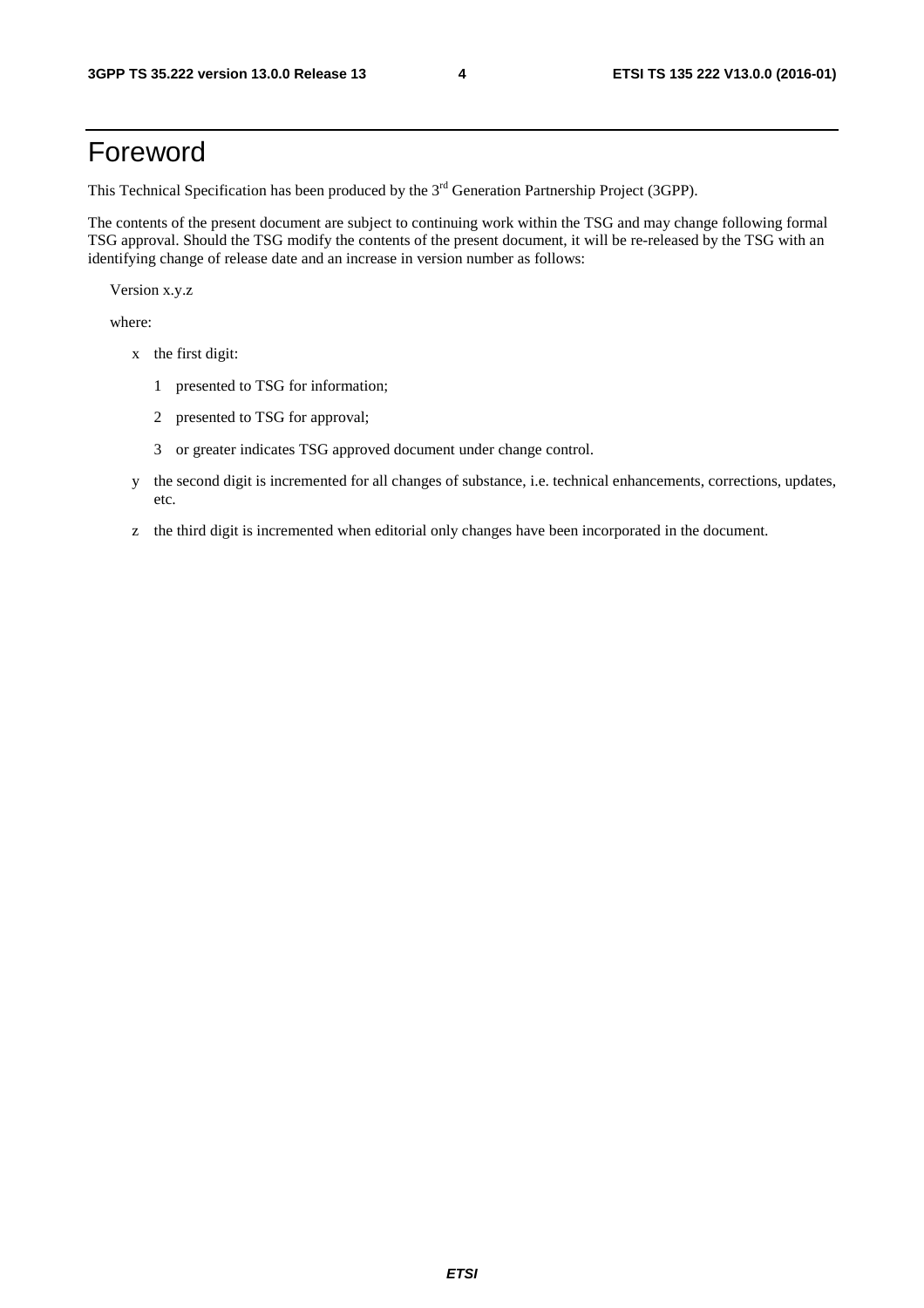### 1 Scope

The present document specifies the 3GPP confidentiality and integrity algorithms known as EEA3 and EIA3.

# 2 References

The following documents contain provisions which, through reference in this text, constitute provisions of the present document.

- References are either specific (identified by date of publication, edition number, version number, etc.) or non-specific.
- For a specific reference, subsequent revisions do not apply.
- For a non-specific reference, the latest version applies. In the case of a reference to a 3GPP document (including a GSM document), a non-specific reference implicitly refers to the latest version of that document *in the same Release as the present document*.
- [1] 3GPP TR 21.905: "Vocabulary for 3GPP Specifications".
- [2] ETSI TC SAGE "Specification of the 3GPP Confidentiality and Integrity Algorithms 128-EEA3 & 128-EIA3; Document 2: ZUC Specification" version 1.6.
- NOTE: Reference [2] is available via <http://www.etsi.org/WebSite/OurServices/Algorithms/3gppalgorithms.aspx> and is subject to licensing conditions described at this site.

# 3 Definitions, symbols and abbreviations

### 3.1 Definitions

For the purposes of the present document, the terms and definitions given in TR 21.905 [1] and in the SAGE Specification [2] apply. A term defined in the present document takes precedence over the definition of the same term, if any, in TR 21.905 [1].

### 3.2 Symbols

For the purposes of the present document, the symbols defined in the SAGE Specification [2] apply.

### 3.3 Abbreviations

For the purposes of the present document, the abbreviations given in TR 21.905 [2] and in the SAGE Specification [2] apply. An abbreviation defined in the present document takes precedence over the definition of the same abbreviation, if any, in TR 21.905 [1].

# 4 Technical provisions

The technical provisons of the current document are contained in the SAGE Specification [2].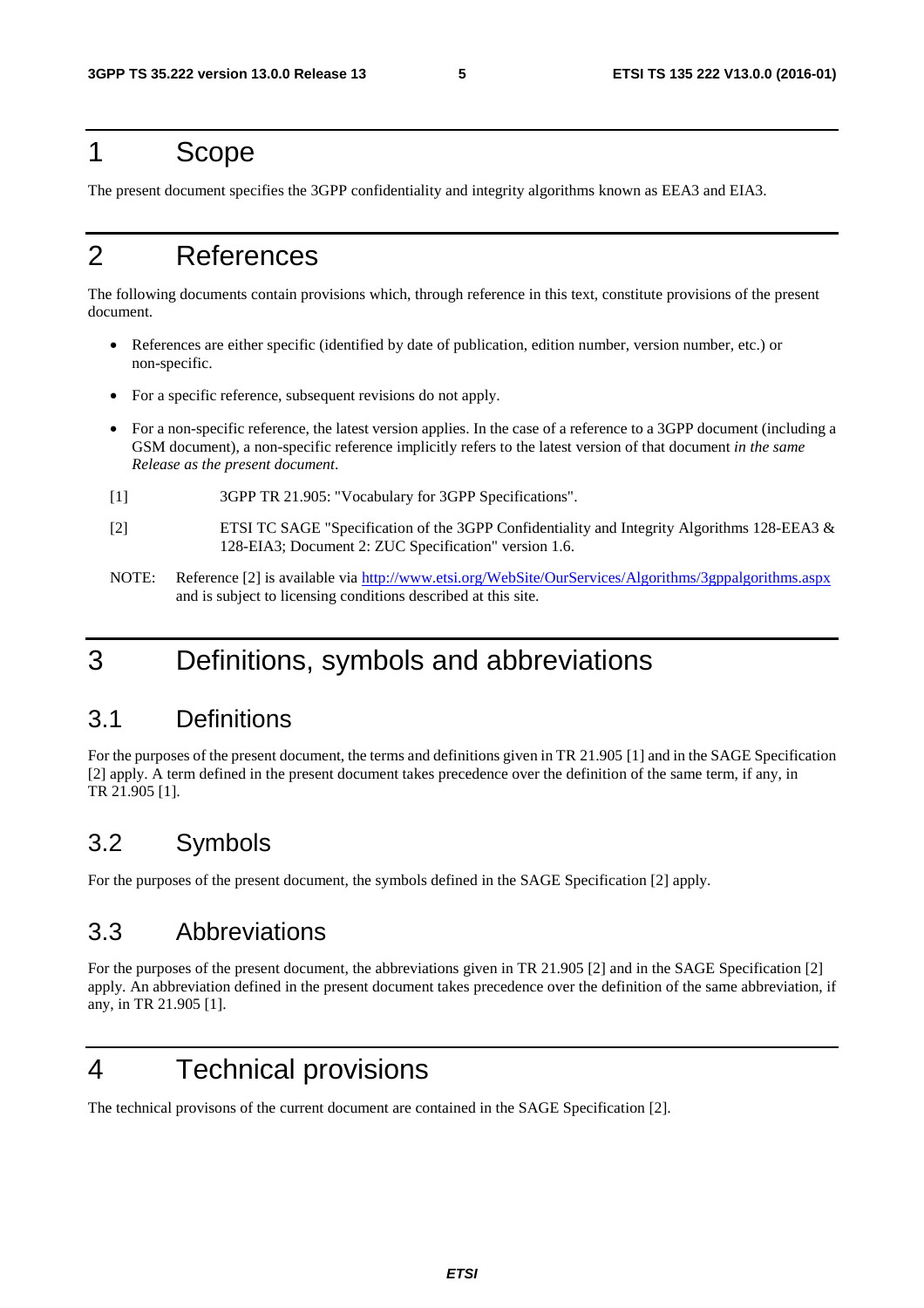# Annex A (informative): Change history

| <b>Change history</b> |       |                      |       |             |                                                                           |                |               |  |  |  |
|-----------------------|-------|----------------------|-------|-------------|---------------------------------------------------------------------------|----------------|---------------|--|--|--|
| <b>Date</b>           | TSG#  | <b>ITSG Doc. ICR</b> |       | <b>IRev</b> | Subject/Comment                                                           | <b>l</b> Old   | <b>New</b>    |  |  |  |
| 2011-07               | SA-53 | SP-110501 -          |       | $- -$       | Submission for Information and Approval                                   | $- - -$        | 1.0.0         |  |  |  |
| 2011-09               | SA-53 | SP-110569            |       | --          | Submission for Information and Approval - correction of cover sheet 1.0.0 |                | 1.0.1         |  |  |  |
|                       |       |                      |       |             | and update of TSG Doc. field in Change History                            |                |               |  |  |  |
| 2012-01               | $-1$  | $-$                  | $- -$ |             | Publication                                                               | 1.0.1          | 11.0.0        |  |  |  |
| 2012-05               | $-1$  | $-$                  | $- -$ |             | Reference 2 now to specific version                                       | 11.0.0 111.0.1 |               |  |  |  |
| 2014-09               |       |                      |       |             | Update to Rel-12 version (MCC)                                            | 11.0.1         | 12.0.0        |  |  |  |
| 2016-01               |       |                      |       |             | Update to Rel-13 version (MCC)                                            |                | 12.0.0 13.0.0 |  |  |  |